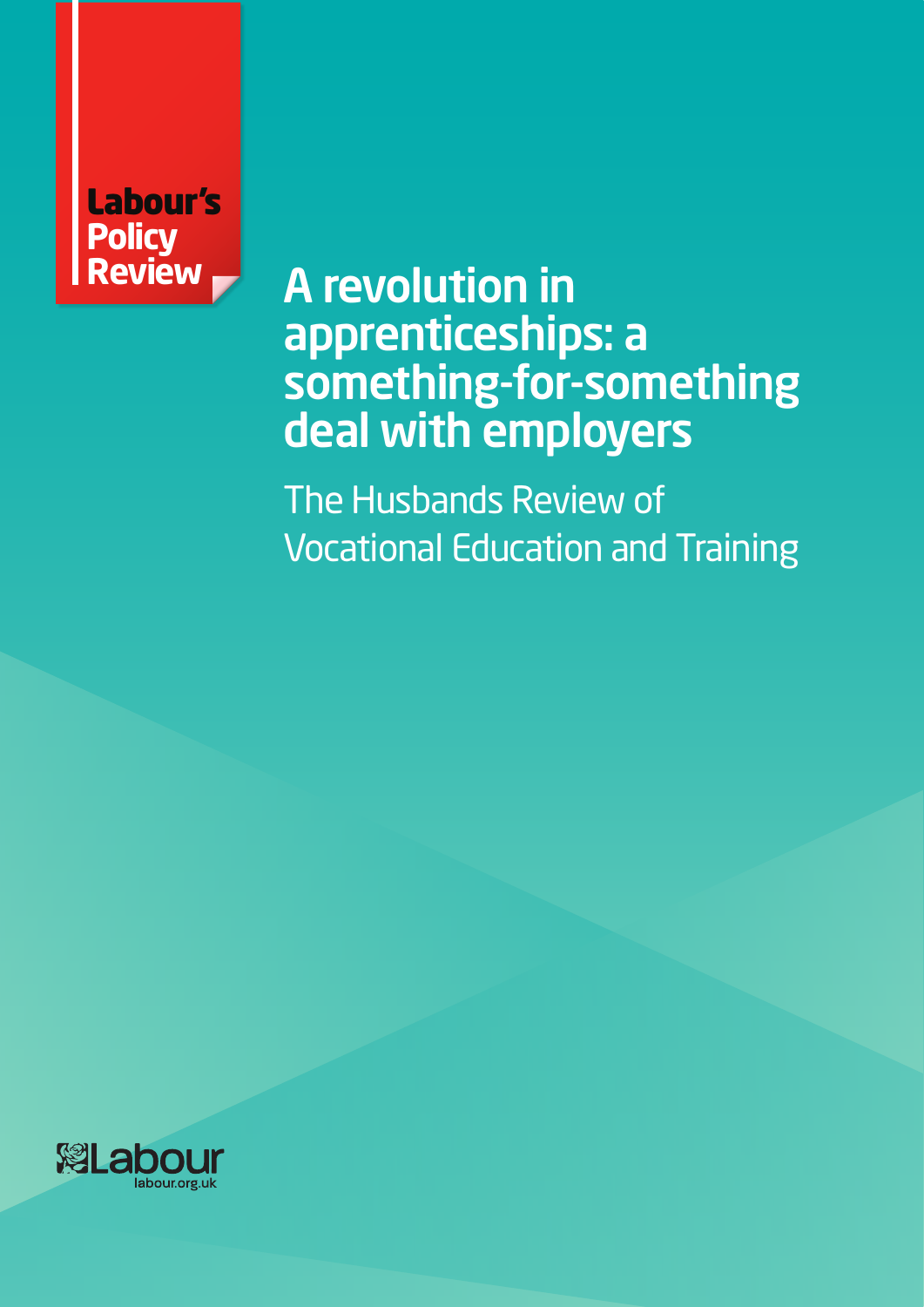# **Introduction**

Economic success depends on the supply and utilisation of well-trained employees. Young people depend on the quality of training to prepare them for work and responsible adulthood. The last Labour Government's target to get 50% of young people into university expanded opportunity and increased the skills of the workforce. But not enough attention was paid to the options available to those who do not go to university. This 'forgotten 50%' of young people are faced by a complex mix of vocational courses, too many of which do not offer any progression to good jobs or further study. The failure to tap into the talent of these young people caps aspiration and holds back businesses that can't get the skills they need to succeed. Other countries do better. We can too.

This independent Skills Taskforce was set up by Ed Miliband to examine how to improve the quantity and quality of vocational education and training in England<sup>1</sup>. Its aims are bold: to address historic weaknesses in skills development and training in order to improve the country's competitiveness and ensure people across all sectors and occupations have opportunities to develop and use their skills at work. This country will only thrive economically and socially if it builds opportunities for all young people.

The Skills Taskforce published an interim report, *Talent Matters*, in May 2013 that identified major challenges in the English training system. It concluded that weak involvement of employers in the design and delivery of vocational training, a lack of high quality college- or work-based vocational training, and poor information, advice and guidance have contributed to an increasingly long and risky school to work transition for young people.

This is the first of three papers setting out the Taskforce's final recommendations on how to strengthen vocational education and training. We call on Labour to embark on a national mission to **double the number of high quality apprenticeships** offered by employers in England within five years. We also set out reforms to ensure that apprenticeships are goldstandard qualifications that employers and young people can trust.

A further paper will then examine how to reform the further education sector to raise the standard of classroom-based vocational learning that supports high quality 14-19 vocational training. A final paper will then set out how to ensure that young people leaving school are better prepared for the world of work through high quality vocational education for 14 to 19 year olds. Together, they offer a radical agenda for reforming vocational training.

# **The problem: a lack of high quality apprenticeships**

The Skills Taskforce's interim report identified problems with both the quantity and quality of apprenticeships available for young people.

#### *Quantity*

""""""""""""""""""""""""""""""""""""""""""""""""""""""""""""

England has relatively low levels of apprenticeships compared to many of our main competitor countries. Australia, Austria, Germany and Switzerland have between three and four times as many apprentices as England, where just 8% of all employers and less than a third of very large firms offer apprenticeships.<sup>i</sup> One reason for this is that, in these countries,

 $1$  Although some of the data in this report refers to the UK, skills policy is a devolved matter and therefore the recommendations apply only to England.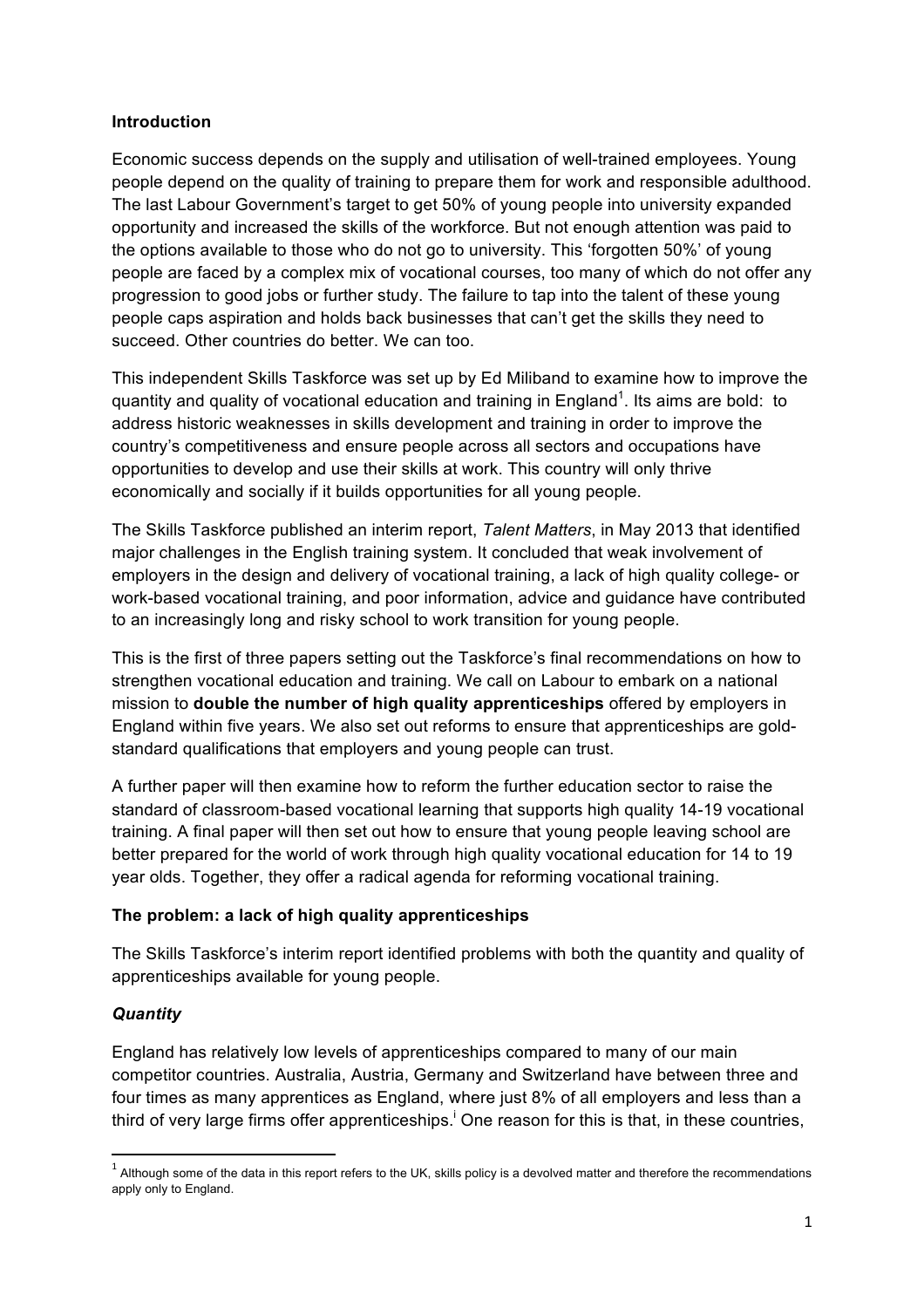many jobs that in England are low skilled require a higher level of skill and broad entry-level training, which is met by apprenticeships. Apprenticeships can also offer a route into public sector occupations, but only a small minority of public sector employers offers apprenticeships in England. One recent study found that the Department of Business Innovation and Skills (BIS) – the government department that is responsible for apprenticeships – and its partner organisations employ 24,500 officials but together offer just 137 apprenticeships, with the majority offering none at all.<sup>"</sup>

Demand for apprenticeships from young people far outstrips supply. According to the National Apprenticeship Service, more than 1.4 million online applicants competed for 129,000 vacancies posted online in the last year, up 32% on the previous year. This represents an average of 11 applicants per apprenticeship. In some job areas young people were competing with over 30 applicants for every place.<sup>iii</sup> The process for a young person seeking to get onto one of the nation's top apprenticeship schemes is far more competitive than for those applying to Britain's top universities. In 2012 a young person seeking a place at Oxford University had to compete with an average of 5 applicants<sup>iv</sup>, but in the same year Rolls Royce reported 4,000 applicants for just 200 places, or 20 applicants per place.<sup>v</sup>

# *Quality*

England has some excellent apprenticeship schemes that ensure a channel of well-trained workers for employers and provide young people with clear routes into skilled work. However the quality of apprenticeships is extremely variable and the proportion of courses of questionable value, mostly in low skill, low wage sectors, has increased in recent years.

In most other northern European countries, apprenticeships are level 3 qualifications that last between two and five years and include at least a day a week of off-the-job learning as well as significant on-the-job training. In England, most of the growth of apprenticeships in recent years has been at a level that would not be recognised in these countries.

- The majority (57%) of the increase between 2009/10 and 2011/12 was in level 2 apprenticeships. In total, nearly two-thirds of all apprenticeships are at level  $2^{v_i}$
- One in five apprenticeships lasts for less than six months<sup>vii</sup>, and 20% of all apprentices report receiving no training at all.<sup>viii</sup>
- A total of 70% of apprentices are not new job entrants but existing employees, up from 48% in 2007, and 94% of these apprentices are over 25 years old.<sup>ix</sup>
- The wage returns to a level 2 apprenticeship have declined over time<sup>x</sup>, and the return to female apprentices, who tend to be concentrated in these lower level apprenticeships, is low.<sup>xi</sup>

# **Why it matters**

This situation is bad for business and for the economy. In England many employers say they cannot get the skills they need to succeed and in some sectors the lack of training has led to severe skills shortages. Improving skills and training is vital to meeting the economic challenges we face and to building a more competitive and more balanced economy. The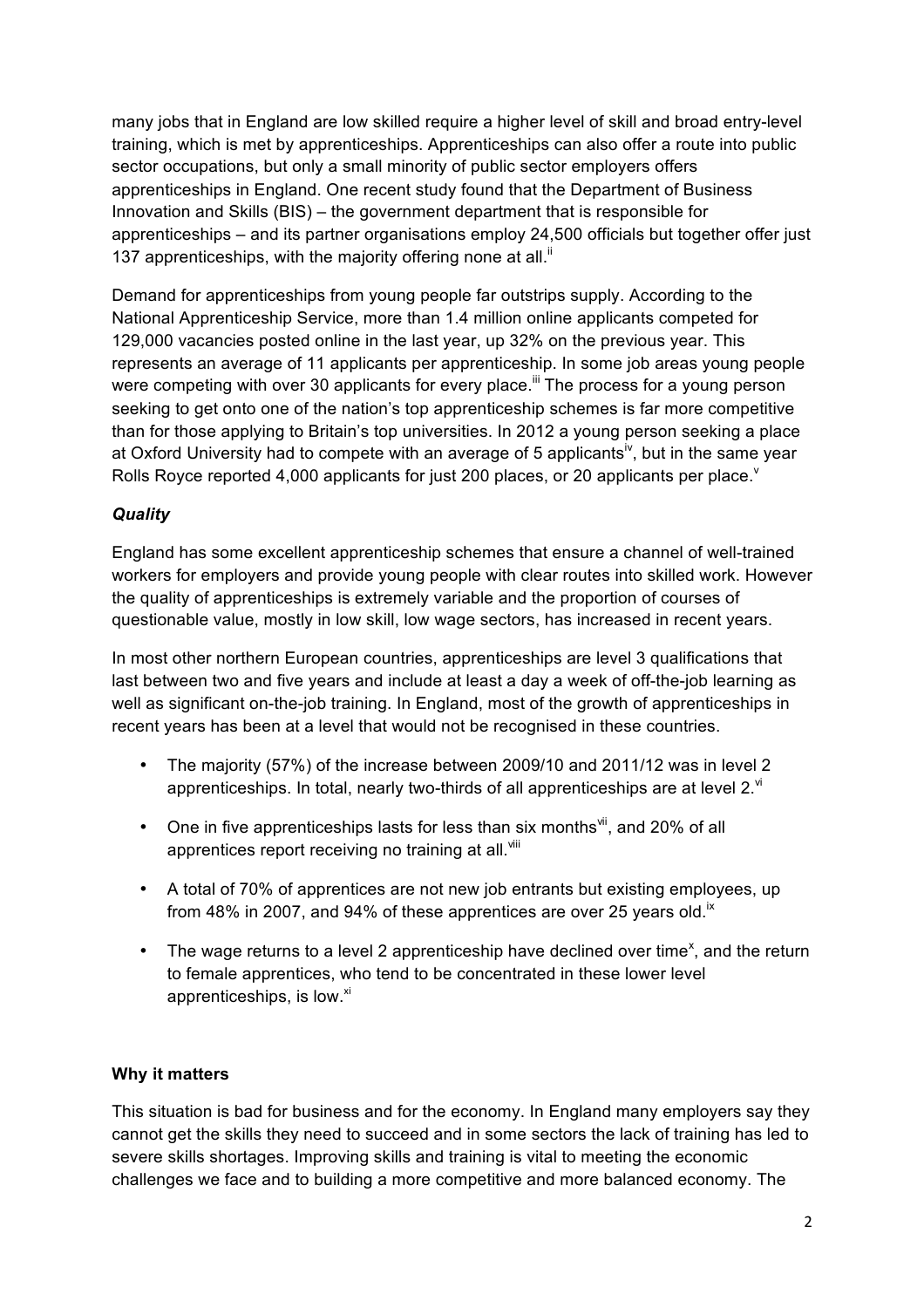lack of high quality apprenticeships also prevents young people from achieving their potential. The time it took the average school-leaver to find secure and well-paid work increased from a matter of weeks in the 1970s to six years in the late 1990s.<sup>xii</sup> Too many young people, particularly those who do not do A levels or go to university, spend years in low skilled and temporary jobs with poor progression prospects before finding a proper foothold in the labour market.

# **Labour's goal**

Our main competitor countries in Europe offer up to four times the number of apprenticeships offered in England. To compete with these countries we recommend that a Labour Government must embark on a national mission to double the number of apprenticeships offered by employers and significantly raise the quality of training.

This paper sets out how Labour could drive a revolution in apprenticeships through a 'something-for-something' deal with employers – giving them more control over skills funding and standards, and in return asking that they create more high quality apprenticeships in their sectors and supply chains. Nearly half of employers say that the prospect of trained staff being poached by rival firms deters them from training employees. So we also recommend asking business what powers they need to ensure they can deliver the expansion in apprenticeships we need to rebuild the economy, such as the power to introduce levies or training requirements. It will then be up to employer representatives, working with unions in employer-led sector bodies, which of these powers they will use.

This represents a significant break from the approach adopted by successive governments over the last 30 years, with more focus on increasing employer investment in training and apprenticeships, alongside attempts to improve the skills of the workforce. Our approach seeks to better meet the long term training needs of employers by putting decision-making power and resources in the hands of their representatives at sector level. This, combined with more rigorous training standards, will also reduce the bureaucracy and complexity for small employers who are otherwise not always able to navigate the system or effectively articulate their collective skills needs.

By providing incentives for employers to create more high quality apprenticeships, our recommendations will ultimately expand the opportunities available to young people. At the heart of this is the need to see skills policy in the context of wider economic and labour market policy. Decisions about whether to take on an apprentice and offer training and progression opportunities to other staff depend on the business models and competitive strategies adopted by employers. Efforts to increase employer involvement in apprenticeships and training should be seen as part of a broader goal to build a more sustainable and fairer economy that draws on the talents and creativity of all citizens and is built on fewer low wage, low skill jobs and more high wage, high skill jobs.

# **1. Involve employers in apprenticeship design – underpinned by a universal goldstandard**

Successive governments have boosted apprenticeship numbers in part by broadening the definition of what counts as an 'apprenticeship'. This has resulted in a lack of clarity for employers and learners, and concerns by some employers that the apprenticeship 'brand' has been devalued. A universal gold standard for apprenticeships would reduce much of the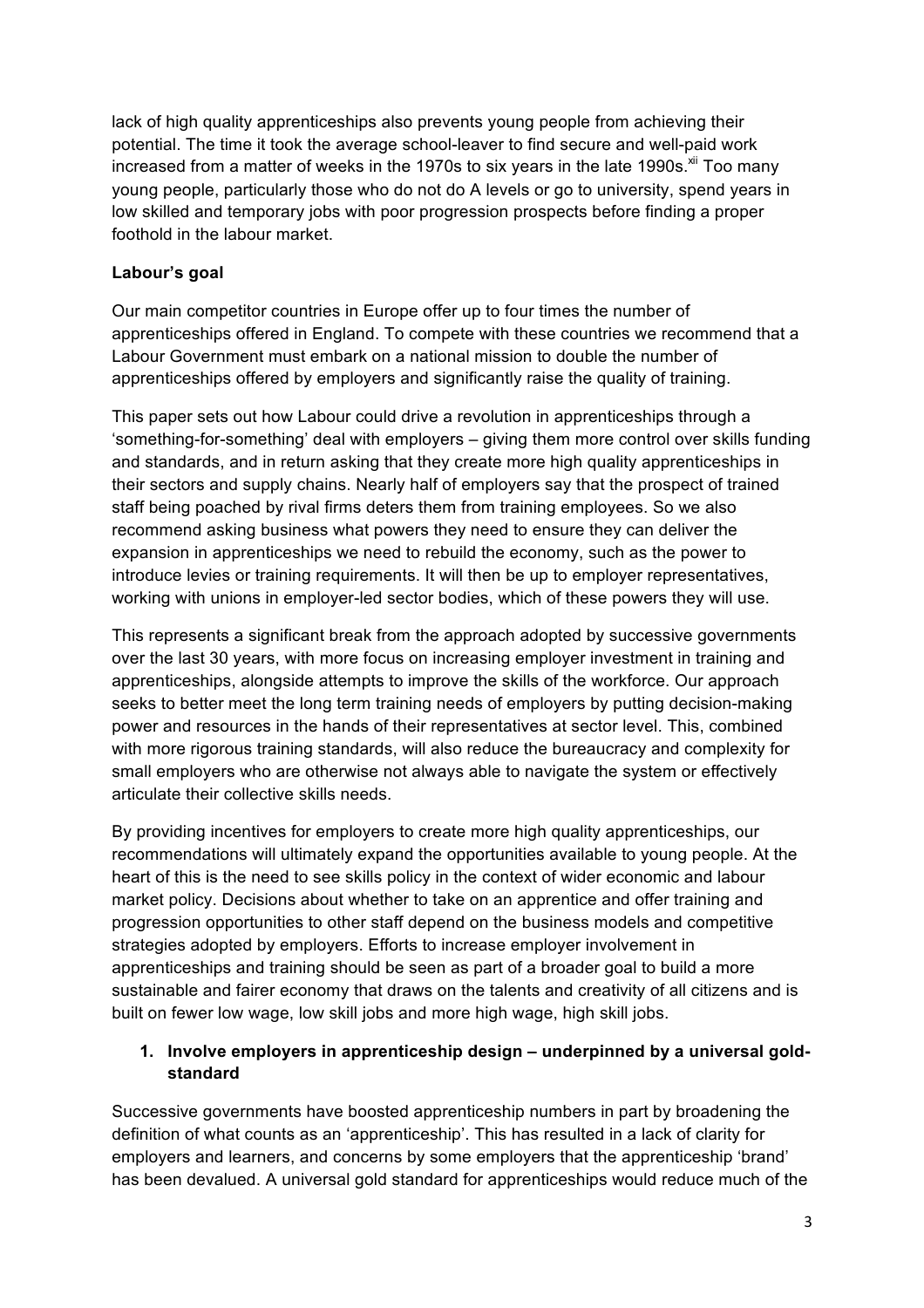low quality provision that is of no value to either employers or learners, and would minimise 'deadweight', where public funds are spent on training that would have taken place anyway.

To remedy this situation, Labour should work towards a situation whereby all apprenticeships:

- Are level 3 or above, which is the norm in Germany and other countries with strong apprenticeship systems;
- Last a minimum of 2 years for level 3 (equivalent to A level) and 3 years for level 4 (university level);
- Include at least a day a week (or the equivalent) of off-the-job training, ensuring that young people receive the broader theoretical training that underpins mobility and progression in the labour market alongside work-based training; and
- Are focused on new job entrants rather than existing employees.

To protect the apprenticeship brand, level 2 training should be renamed as a traineeship or similar, and the frameworks for vocational training should have statutory underpinning, as is the case for academic qualifications. However, given that two-thirds of all apprenticeships in England are now at level 2, these measures would inevitably lead to a dramatic fall in apprenticeship numbers if introduced suddenly. Employers and providers should therefore be given time to improve the quality of their apprenticeships over an agreed period. It is also vital that young people achieving at level 2 are able to progress to higher levels, so level 2 apprenticeships should be redesigned, as well as renamed, to ensure courses provide a platform for progression to a level 3 apprenticeship.

The design and content of vocational training has also too often been set by central government – from the introduction of national vocational qualifications (NVQs) in the 1980s to the decision to base apprenticeship frameworks on these qualifications. NVQs have been criticised by employers and others for simply accrediting skills for specific, often low level, jobs rather than providing a platform for a career or further study. The large number of low level vocational qualifications – with nearly 250 apprenticeship frameworks covering 1,400 job roles – can be confusing for many employers, particularly small firms, and relatively low levels of employer involvement in the design or delivery of vocational training mean that employers have limited opportunities to design training solutions that meet their needs.

Employers and their representatives should be far more actively involved in the design of apprenticeships. Training standards should be set at sector level by institutions that genuinely represent the interests of employers and young people. Giving employer representatives more control over skills standards ensures that the training is relevant to employers operating across the given industry and provides transferable, rather than firmspecific, skills for employees. Below (see section 4) we explore how to build strong employer-led sector bodies, based on reforms to existing skills and labour market institutions. These sector bodies should have the power to design apprenticeship frameworks: the broad content requirements that the apprenticeships must cover. The requirement to base apprenticeships on NVQs should be removed, enabling employers to choose the most relevant qualification for their sector. Employer representatives should be able to adapt and update the design to ensure the content stays current, based on active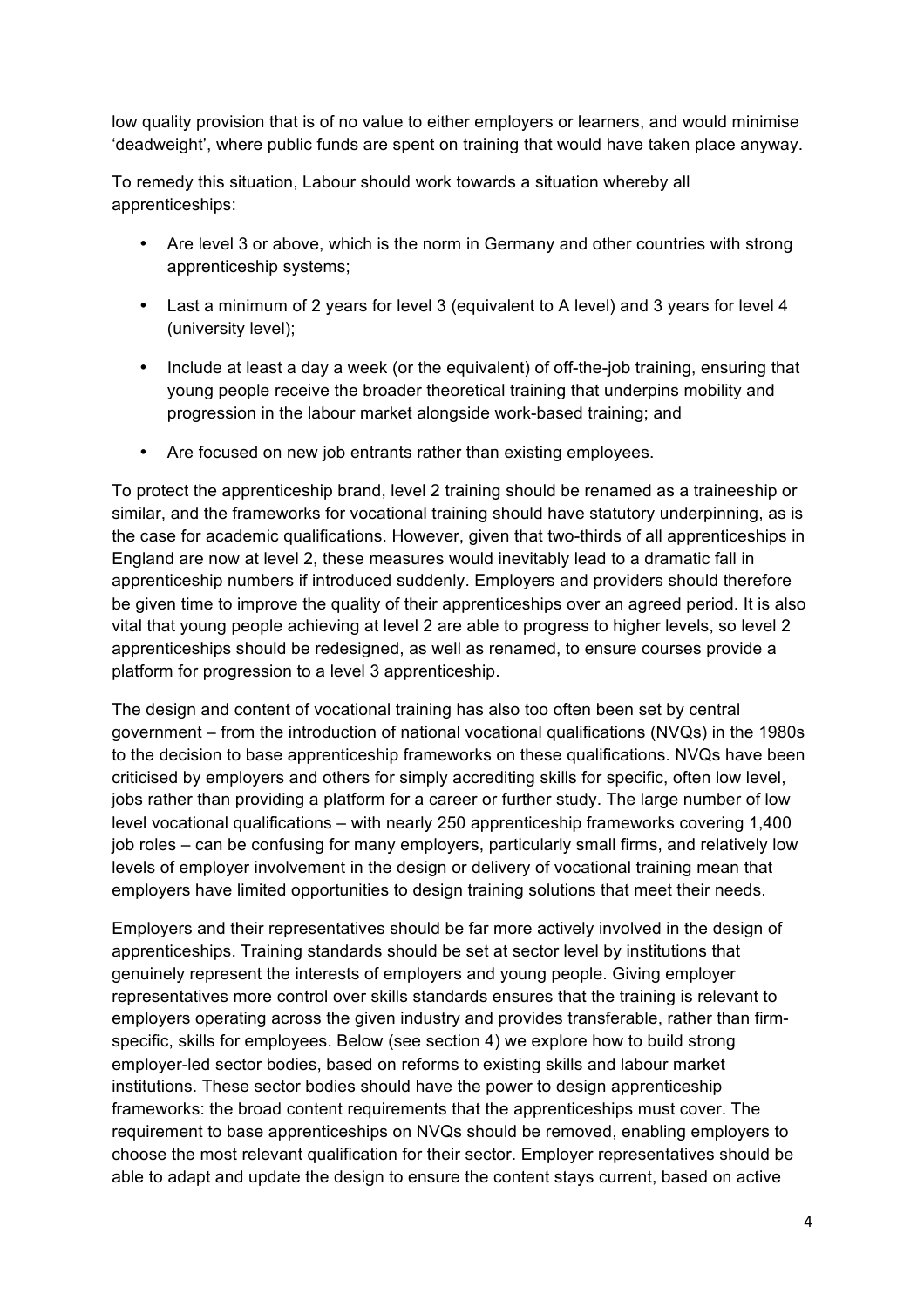engagement with employers across the sector. The design should also leave space for employers and training providers to tailor curriculum design to local economic skills needs.

Entirely employer-led design risks leading to narrow training that meets the needs of employers, but not those of young people. As the manufacturers' organisation the EEF said in a submission to the Taskforce, "it is important for [employers] to work closely with unions, colleges and quality training providers to ensure that the partnership works for both the employer and the learner". Xill In other countries employee representatives have ensured that apprenticeships are broad qualifications that include the underpinning academic subjects that enable learners to gain broad theoretical understanding and also underpin mobility and progression in the labour market. Apprenticeship training should provide the grounding for a career, not just an entry level job. Trade unions and professional bodies should therefore also have greater involvement in apprenticeship design, working alongside employers to develop a smaller number of apprenticeship frameworks of higher quality.

# **Key recommendations**

- Labour should work towards a system whereby all apprenticeships: are level 3 qualifications or above; last 2 to 3 years; include a day of off-the-job training a week; and are focused on new job entrants not existing employees.
- Level 2 apprenticeships should be renamed as traineeships and redesigned to ensure that all young people who want to progress to higher level training are able to do so.
- Training standards should be set at sector level by employer-led institutions that genuinely represent the interests of employers and young people. Employer representatives, working with employee representatives, should be able to choose and adapt the vocational qualification underpinning the apprenticeships for their sector.
- Employer representatives should create a smaller number of apprenticeship frameworks of higher quality that are trusted and have currency with employers across the sector. These should be broad enough to provide access to an occupation, rather than a large number of entry level jobs, as well as allowing local employers and colleges the flexibility to respond to local economic needs.

# **2. Give employers more control over skills funding – in return for apprenticeships**

Under the current system most skills funding is paid directly to training providers, which are not always willing or able to provide more specialist training. Too many training providers offer rigid 'off-the-shelf' training programmes that are ill-suited to employers' training needs. The result is a lack of specialist vocational training in many areas and small but persistent skills shortages in some sectors. More employer control over skills funding would ensure that training providers answer to their collective needs and priorities, and not those set by central government.

A proportion of the skills budget should be designated for strategic investment by employerled sector bodies to meet their specialist training needs. The total budget for youth and adult apprenticeships in 2012/2013 is £1.5 billion, split between BIS and the Department for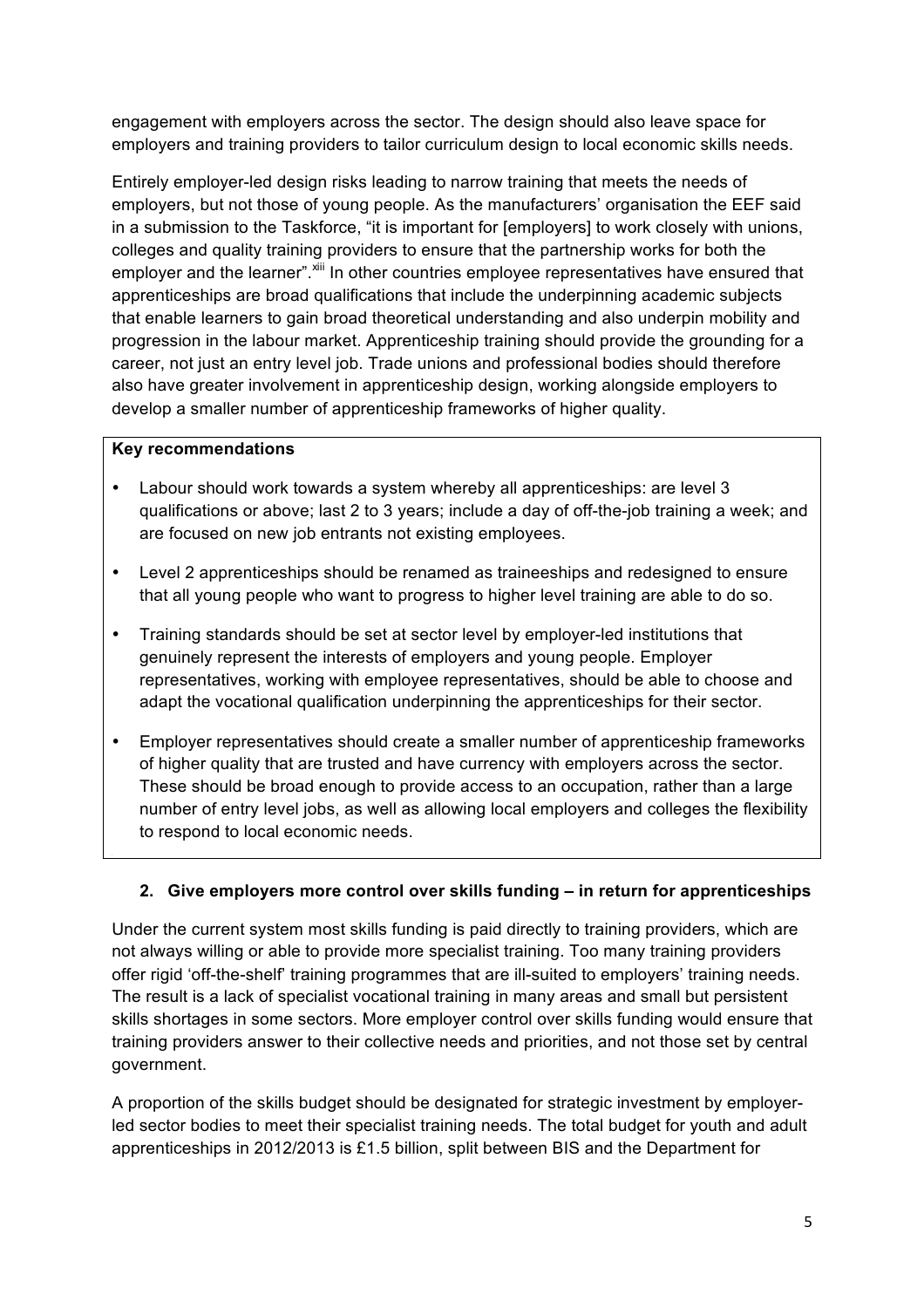Education (DfE).<sup>2</sup> This budget should be redirected to create a strategic fund, channelled through employer representatives at sector level, to raise training capacity and delivery in their sectors and supply chains.

Local training providers and colleges would still receive central government funding for their core academic provision, but our proposed reforms would ensure that a proportion of skills funding is directed by employers as part of sector-led workforce development strategies. Not all sectors will operate in all localities. Employers should have the freedom to invest skills funds as they see fit in the locations where their industries operate, without restrictive prescriptions from government departments. However sector bodies must be required to work with the relevant local and regional authorities to prevent duplication and ensure a joined up approach with wider skills funding.

In return for more control over skills funding and standards, employers should be asked to develop plans to increase the number of high quality apprenticeships in their sectors, areas and supply chains. Sector plans, set by industry representatives, should include a target or commitment for the number of apprenticeships they think they can deliver. This would form the basis for negotiations on the amount of funding they receive.

# **Key recommendations**

""""""""""""""""""""""""""""""""""""""""""""""""""""""""""""

- Responsibility for the £1.5 billion youth and adult apprenticeship budget should be given to employers, working collectively at sector level, to raise training capacity in their sectors and supply chains.
- In return for more control over funding and standards, these bodies would be required to develop sectoral plans to increase the number of high quality apprenticeships.
- Employer-led sector bodies should have the freedom to invest as they see fit, but must be required to work through the relevant local and regional authorities to prevent duplication and ensure a joined up approach with wider skills funding.

# **3. Give employers new powers to overcome collective failures to train**

The concern that trained employees will be 'poached' by free-riding rivals can lead to a market failure, where all employers are trying to recruit the best staff, but not enough are providing the necessary training. Individuals and small employers can also find it difficult to fund the cost of training in such an environment. Together this has led to a lack of training and damaging skills shortages, particularly in fragmented sectors and those with high numbers of self-employed and temporary workers. We believe employer-led sector bodies may need new powers to overcome these coordination problems and drive up the numbers of apprenticeships.

In other countries with strong skills systems, industry-led bodies use a range of hard and soft mechanisms to tackle this problem, including:

• *Licences to practice*: Some industries have introduced legal requirements for a level of training and qualifications, notably in the professions with chartered status,

<sup>&</sup>lt;sup>2</sup> Rhodes C (2012) "Apprenticeships Policy", *Standard Note 3052*, London: House of Commons Library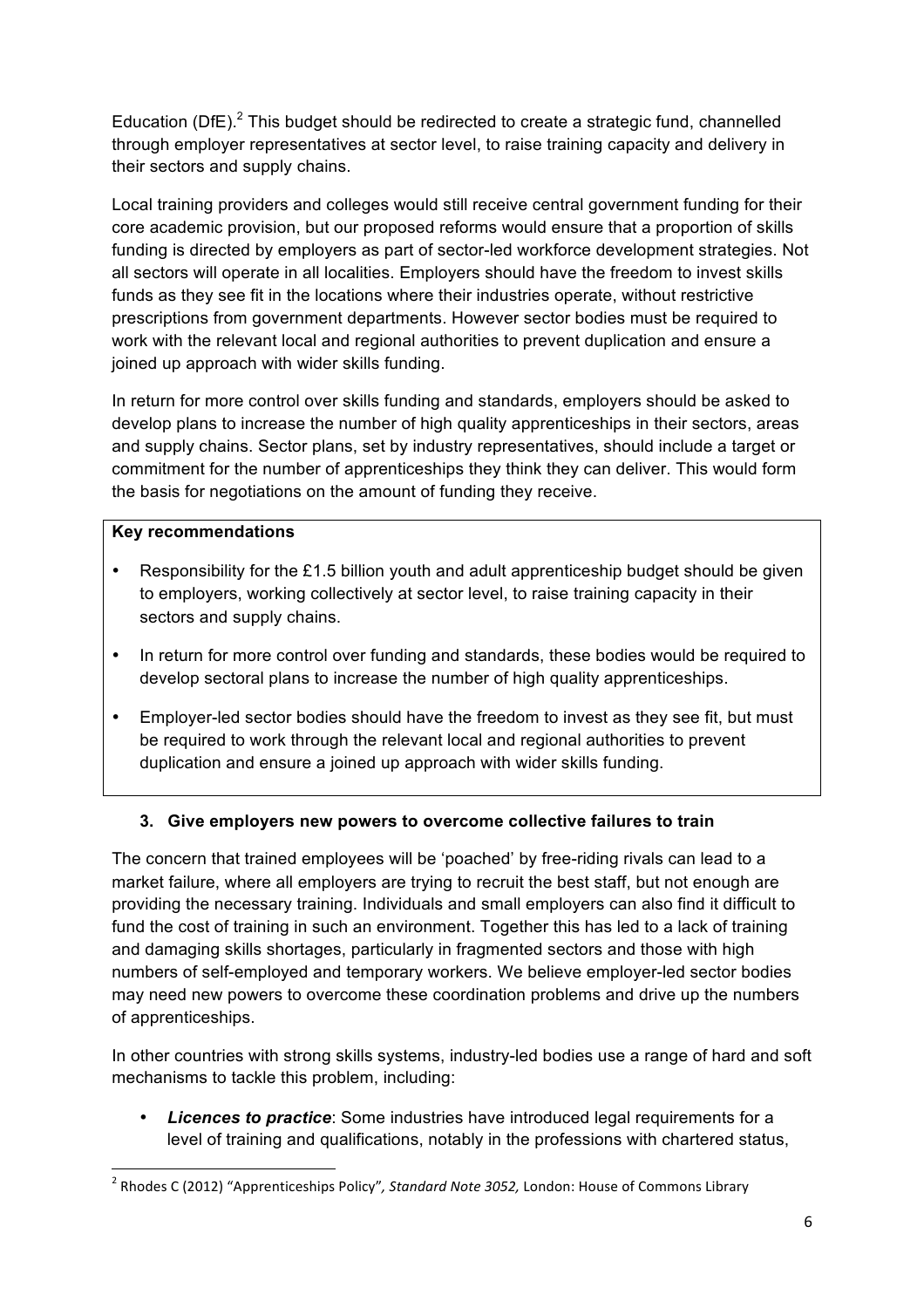but most other countries (including the USA, Australia and Germany) with strong economies and high skill standards make far greater use of licences to practice. This ensures a minimum benchmark for skills and helping to protect consumers.

- *Professional registers*: Professional registers, such as that in place for fitness instructors, can help to improve training standards and consumer confidence by certifying that registered practitioners meet certain criteria.
- *Membership*: In some countries mandatory membership of professional or trade bodies ensures that employers contribute to collective training provision and are better able to articulate their collective training needs.
- *Training levies*: Training levies, such as that operated in the construction and media sectors, raise funds which can then be reinvested in meeting the collective training needs of employers and employees in a sector. In some countries this also operates as an incentive to train: employers either submit training plans to the relevant body, or pay into the collective fund.

It should be up to employers which of these powers they will use. Employers, not central government, are in the best place to determine the appropriate mechanisms for their sectors. They would specify in their plans the powers they think they will need to increase the number of high quality apprenticeships. Sector bodies may also wish to set benchmarks or targets for their sectors such as the percentage of payroll to invest in training or continuing professional development requirements for employees at all levels.

Together these measures will ensure employers have the tools they need to meet their collective training needs. Beyond this, employer-led sector bodies will need to deploy different approaches to increase training capacity depending on the challenges facing their particular sectors and regions. Good practice already exists in many higher skilled industries, and should be consolidated through proactive employer engagement strategies. Yet more fragmented industries, low skilled sectors, and those with a high proportion of small employers may require more proactive approaches. For example, employer-led sector bodies may choose to fund business support services to help local businesses to set up new apprenticeships, and investment in Group Training Associations can help small employers to pool the costs of training at local level. In low skill sectors, reform strategies to tackle job quality problems that create high turnover, low levels of productivity or innovation, poor workplace standards and recruitment problems would create new demand for skills that can be met by apprenticeships and training.

Labour should also consider how to ensure that a sectoral approach to workforce development and training relates to wider labour market reform and local economic development strategies. For example, sector bodies could be given the responsibility and resources to develop strategies to raise workplace standards, productivity and innovation in their sectors, setting sector-specific labour market regulation, and to work with local and regional partners to drive up business performance and job quality across the economy.

#### **Key recommendations**

Labour should give employer-led sector bodies the powers they think they need to increase the quantity of high quality apprenticeships in their sectors and supply chains.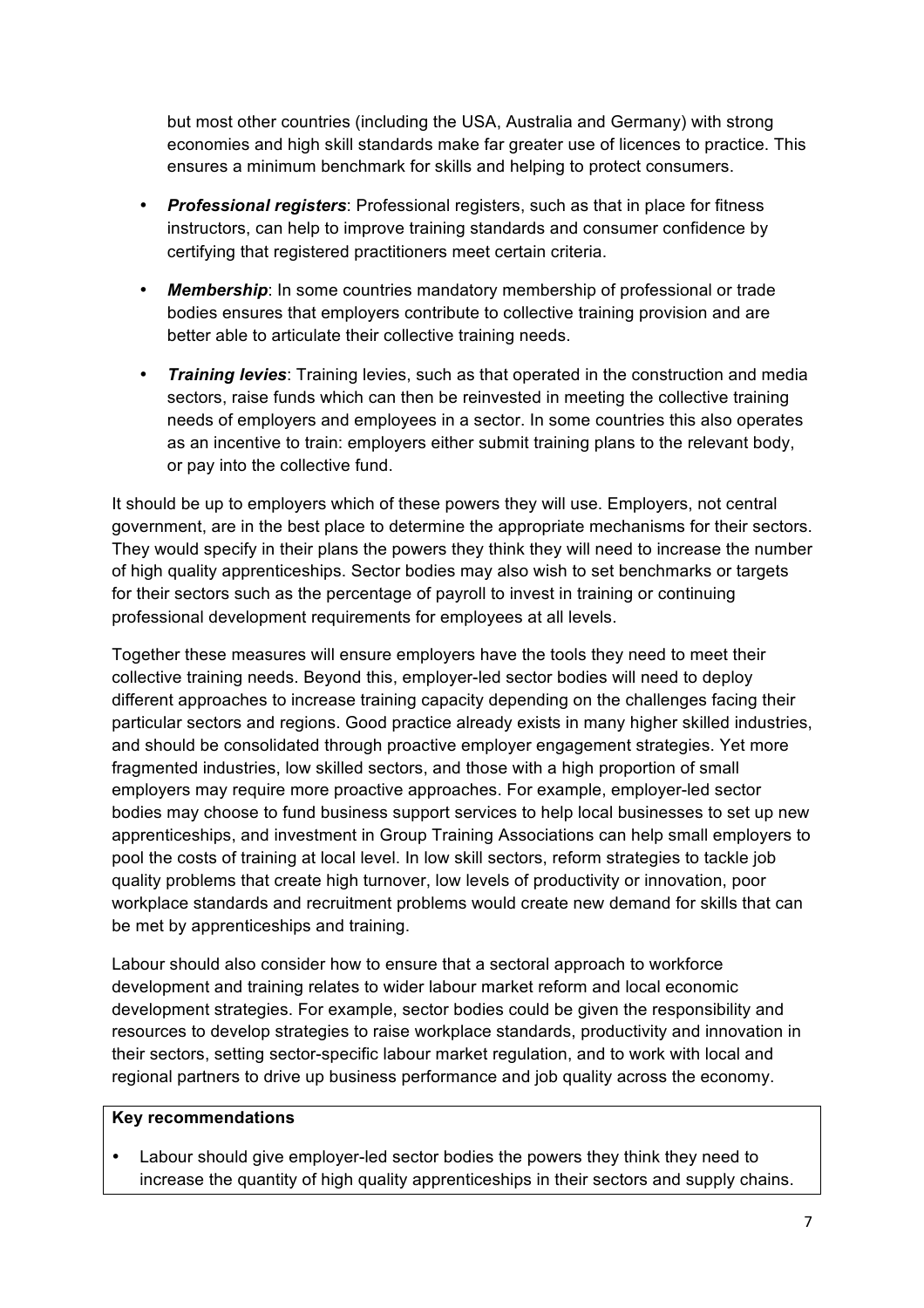It would be up to employer-led sector bodies to decide which powers they use to increase apprenticeships in their sectors and supply chains.

# **4. Build employer-led institutions capable of driving a revolution in apprenticeships**

The weakness of the existing institutional landscape for skills represents a key barrier to this agenda in England. Sector Skills Councils (SSCs) were set up by the Labour government to provide collective skills organisation at sector level. They already have a remit to articulate employers' skills needs in their sectors and are responsible for approving changes to apprenticeship frameworks put forward by employers or other stakeholders. However, while some of these are very good, others are not seen as sufficiently representative of employers, particularly small employers, or to have strong links to employees in their sectors. They have limited powers and their remit does not encourage an active, industry-facing role to increase the quality and quantity of vocational training in their sectors.

Furthermore, frequent state-led reorganisations of the skills system have resulted in high levels of flux, complexity and a lack of coordination between national, sectoral and local levels. The lack of coordination between different government departments and the various skills bodies is a common complaint from employers – with some larger employers saying that they are approached by multiple organisations promoting different skills initiatives and many small employers feeling that the system is too complex and fails to address their needs at all.

The goal is to create a more coordinated system, with employer involvement at every level, with the agenda driven by active sector-facing institutions that are capable of building training capacity across all sectors, including those that are traditionally seen as low skilled. A set of core principle should underpin Labour's efforts to strengthen the institutional environment governing the skills system. The approach should:

- Be based on existing institutions
- Be employer-led
- Involve other stakeholders that represent the interests of young people and employees, including trade unions and professional bodies
- Represent sectors with high levels of low skill, low wage employment as well as those that already require high levels of trained staff

Employers and employees, not ministers in Whitehall, should lead training policy. The UK Commission for Employment and Skills (UKCES), a social partnership body set up to raise skill levels, is already leading in efforts to boost work-based training in the UK. UKCES is industry-led. It has guaranteed spaces on its board for the CBI and the TUC, and brings together employers, unions, providers and other stakeholders to inform skills policy at national level. More recently UKCES has supported the formation of new employer-led 'industrial partnerships' to raise levels of employer investment in training. It has considerable expertise in the issues facing young people in the labour market and the policies required to improve both the supply and demand for skills.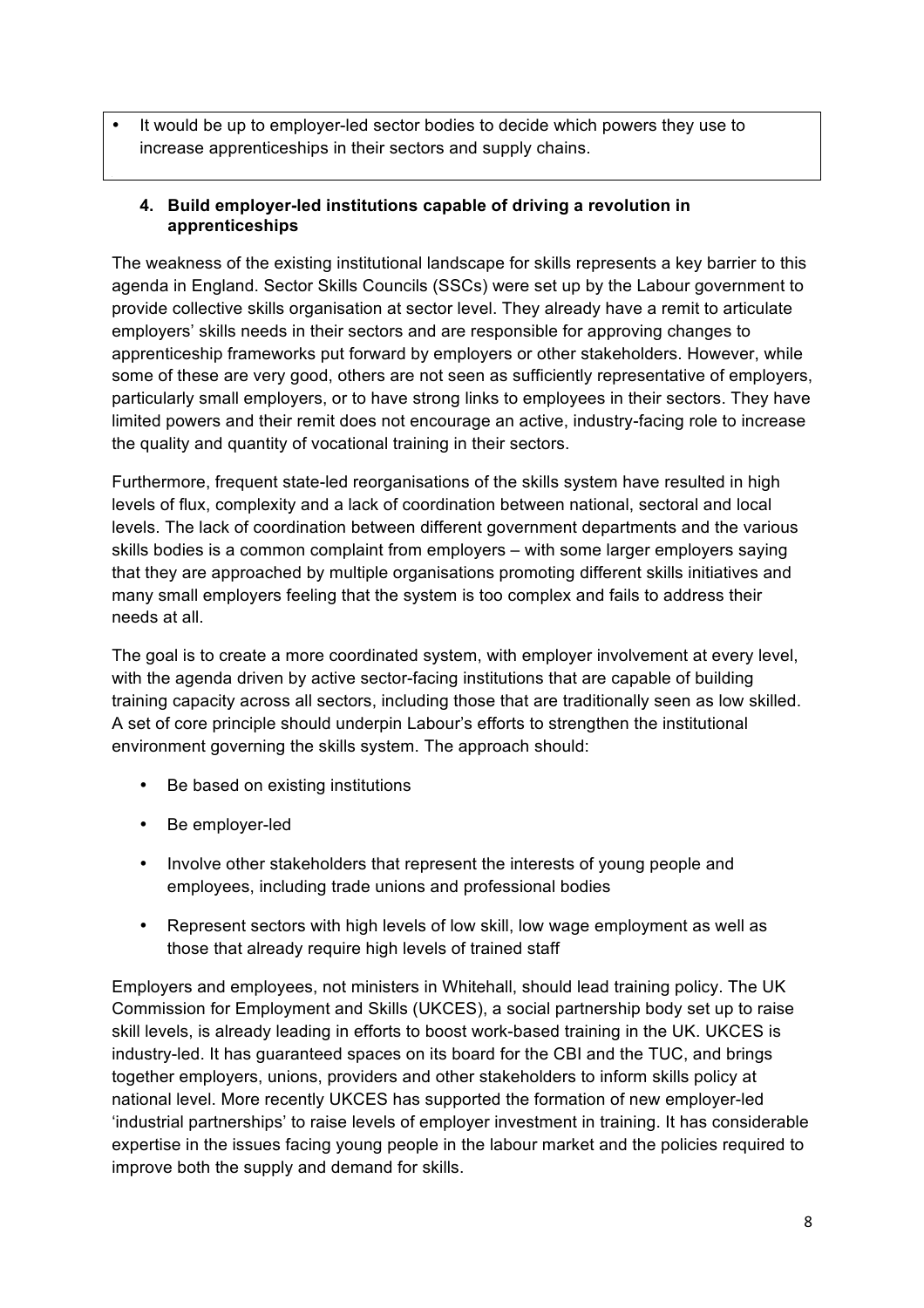UKCES should be given a national leadership role in driving through our proposed reforms to raise the number of gold-standard apprenticeships. UKCES should be given responsibility for reforming and building the capacity of sector bodies to ensure they are capable of raising standards and levels of training in their sectors, changing their leadership, composition and board-level representation if necessary. SSCs that do not have the sufficient confidence of their sector should be reinvented as powerful employer-led partnerships, with guaranteed spaces on the board for the relevant trade associations, trade unions and professional bodies operating in that sector. There should also be guaranteed board-level representation of small employers. In some cases UKCES may choose to work through an alternative sector body that has greater legitimacy with and is more accountable to the industry.

The Specification of Apprenticeship Standards for England – the minimum legal requirements for what counts as an apprenticeship – should also sit with UKCES, preventing future governments from undermining the standards in order to drive up numbers artificially.

The remit of SSCs should be extended from simply articulating employers' skills needs to raising levels of training and skills utilisation in their sectors. As above, each SSC would submit a sector plan to UKCES detailing how they plan to increase levels of apprenticeship training. Once approved by UKCES, sector bodies would be eligible for the new freedoms set out above. They would be given more control over skills funding and standards, and given the powers they think they need to set standards and overcome the coordination problems that affect levels of training in their sectors.

The goal should be a hub-and-spoke model, where UKCES builds the capacity of sector bodies, which in turn work to improve training provision at local level. This relationship should work both ways, with local and sectoral practice and experience also informing national strategic decisions. Some SSCs already have a regional structure that will facilitate this but their links with local industry should be strengthened where necessary, for example through representation of local employer organisations such as Chambers of Commerce and Local enterprise Partnerships. National sector bodies should identify key geographic clusters for their industries for investment, and their regional branches would then engage local employers and training providers to tailor investment to local needs, working with the relevant authorities to ensure skills investment is integrated with wider education and training provision in the region. This local coordination is even more important given that the local institutional landscape is currently changing, including some experimentation with local control over budgets for economic development.

The regional arms of national sector bodies should also be responsible for the development of effective quality assurance and assessment procedures for apprenticeships and should provide support to local employers and training providers to tailor curriculum design to local skills needs. Over time, Labour could consider giving them the power to license apprenticeship providers, including colleges, private training providers, and employers themselves.

#### **Key recommendations**

• The institutions governing the skills system should: be based on existing institutions; be employer-led; involve other stakeholders that represent employees' interests, including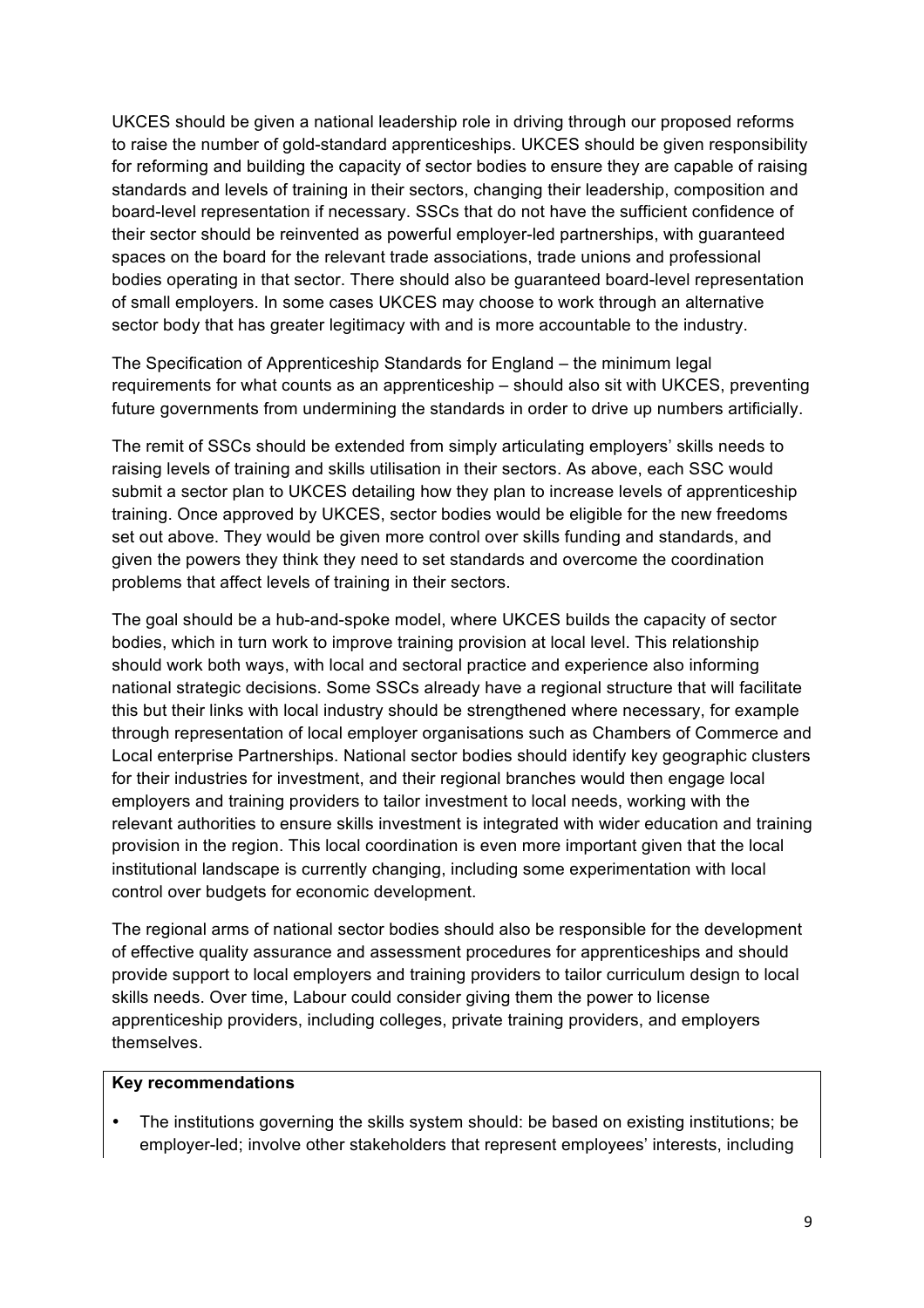trade unions and professional bodies; and represent sectors with high levels of low skill, low wage employment as well as those that already require high levels of trained staff

- As an industry-led body, the UK Commission for Employment and Skills should be tasked with building the capacity of employer-led sector bodies to drive up training in their sectors. They should also be given responsibility for the Specification of Apprenticeship Standards for England.
- Sector Skills Councils should be reformed as powerful employer-led partnership bodies, with guaranteed board-level representation of the trade associations, small employers, trade unions and professional bodies operating in the sector. SSCs should have a remit to increase skills demand and utilisation in their sectors and supply chains, rather than simply articulate or meet existing skills demand as is currently the case.
- These national sector bodies would identify regional clusters where employers in their sectors operate and, working through their regional branches, work with relevant authorities, Local Enterprise Partnerships and local employer representatives to improve the quality of training provision. The regional tier of SSCs should also be responsible for quality assurance and assessment procedures.

# **Conclusions and next steps**

This paper has set out a strategy to dramatically increase the number and quality of apprenticeships in England. Unlike previous attempts, this seeks to ensure this is done in a sustainable way, built on the genuine skills needs of employer, rather than simply re-badging existing forms of training to count as an 'apprenticeship'. More funding would help, but we have sought to set out how existing skills funding – the apprenticeship budget – could be better spent. The key point is simple: give more ownership of the skills system and funding to employers, collectively, and ask in return that they create more and better apprenticeships. Above all, our advice is to seek to build on existing good practice and to work with the grain of what good employers are already doing.

Going forward, the Taskforce also believes that Labour should examine the case for additional strategies to encourage more employers to offer high quality apprenticeships. These include:

- *Apprenticeship requirements in the public sector:* There are far too few apprenticeships in public sector bodies and arms-length organisations. Labour has already committed to creating a new high quality apprenticeship for the civil service and should also consider the case for a numerical target for publicly-funded bodies, such as a requirement that 5% of their workforce are apprentices. Guidance and support should be made available on how to set up a high quality apprenticeship.
- *Procurement:* Labour has already said that they will examine how to use procurement to encourage employers to train. Many other countries use government procurement contracts to favour companies that provide training and apprenticeships and some UK government departments already ask employers to provide apprenticeships or explain why not. Labour should look at how to ensure that all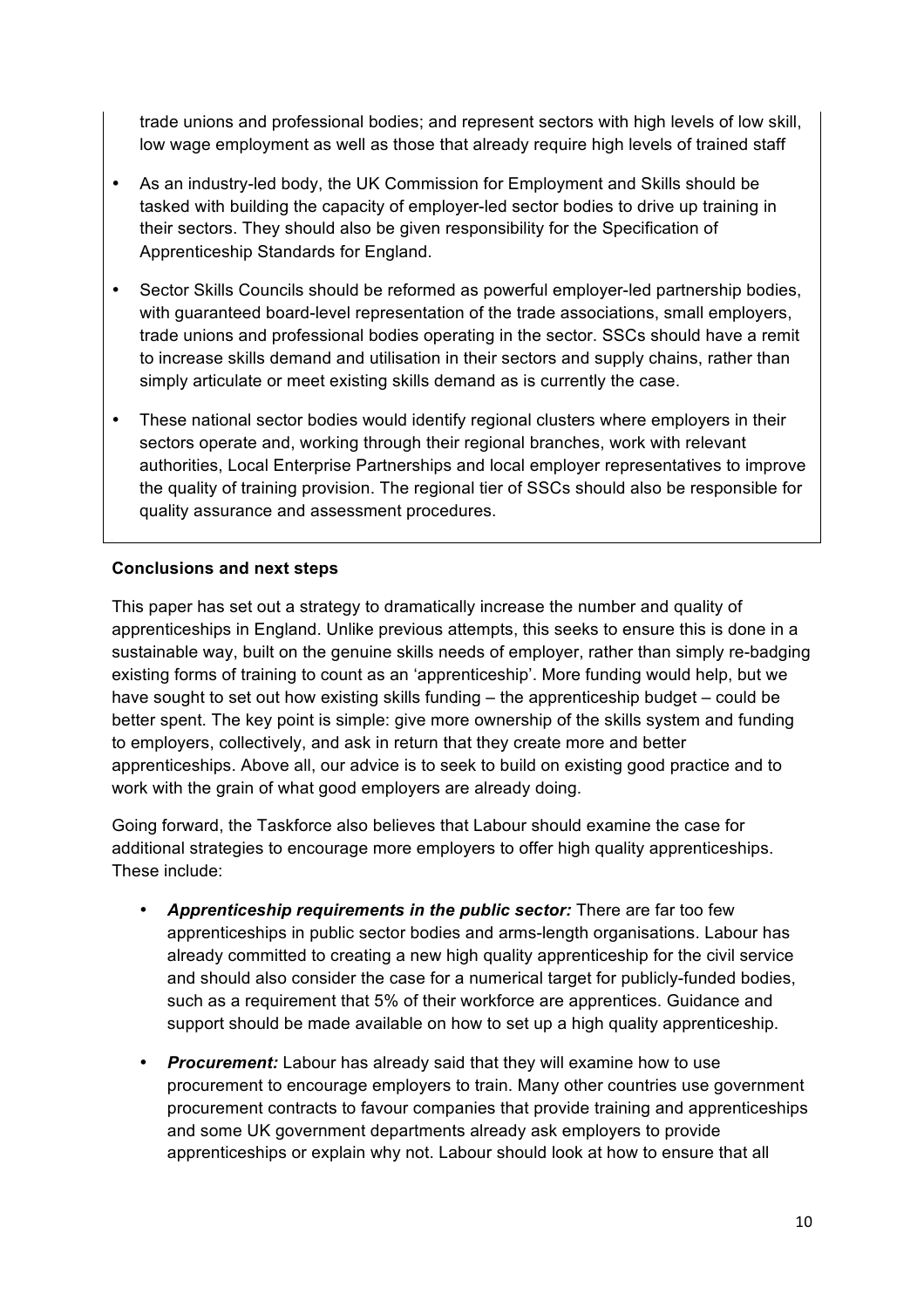public bodies follow suit. Some estimates suggest that one apprenticeship should be created for every £1m spent on procurement.

- *Tax incentives:* Tax relief, structured effectively, can provide behavioural incentives for employers. The goal should be to ensure that the tax system encourages employers to provide high quality training – for example there may be a case for investigating new forms of tax relief that benefit small employers, such as relief on employers' National Insurance Contributions.
- *Reporting requirements:* Stronger requirements on employers would enable shareholders, the public, and employees to see how much an employer invests in training, improving oversight and accountability mechanisms. To support management decision-making, evidence could also be gathered on skills utilisation, for example through a staff survey that asks staff how well they feel their skills are being used effectively.
- *Employee involvement*: Employee involvement in strategic decision-making processes in firms can encourage investment in more and better training. Unions or other representative bodies can play a vital role in facilitating this. Sector lead bodies and the UKCES are partnerships, led by employers. Those bodies should encourage training in the workplace to follow the same partnership approach.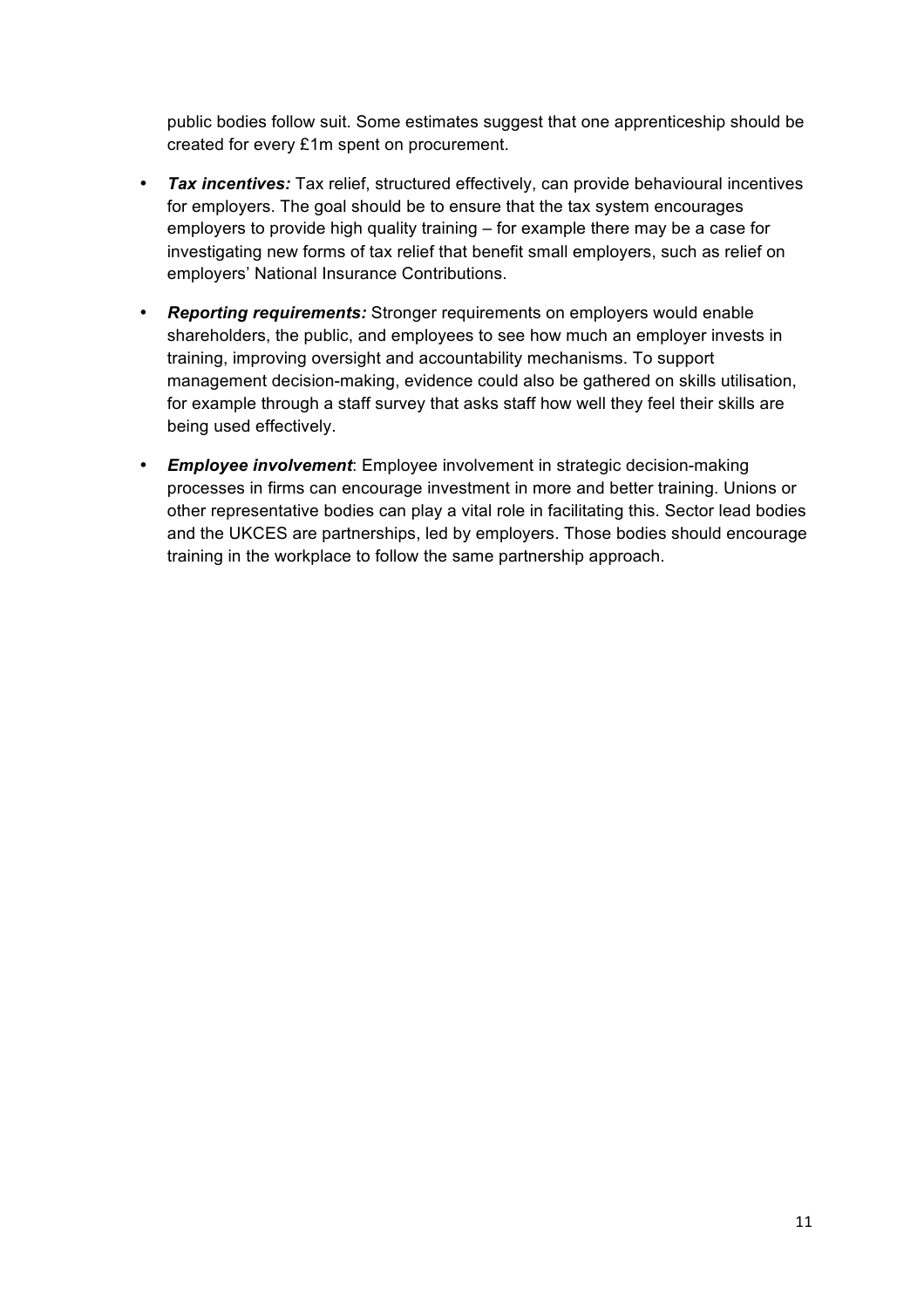# **Annex 1**

# **Membership of the Skills Taskforce**

- **Professor Chris Husbands (Chair):** Professor Husbands became Director of the Institute of Education in January 2011. He has directed numerous research projects, including the National Evaluation of Children's Trusts (2004-2009) and the evaluation of the leadership development programme for Directors of Children's Services (2009-2010), as well as a comparative study of high performing education systems for the UK government. Before his appointment as Director of the Institute he led large schools of education at the Universities of Warwick and East Anglia.
- **Stephen Alambritis:** Stephen is the Leader of the Council at the London Borough of Merton. Formerly Head of Public Affairs at the Federation of Small Businesses, he is currently a member having set up his own successful small business in the property sector. He is also a Commissioner at the Equality and Human Rights Commission and is also on the Board of the London Pension's Fund Authority. He was formerly a member of the Better Regulation Task Force and was also Chair of Enterprise UK.
- **Graham Cole:** In 2011 Graham became Chairman of AgustaWestland Ltd and was also appointed to the Board of the parent Company Finmeccanica UK. Graham is also Chairman of Vix UK Limited and a member of their global board. In 2012, Graham was appointed Chairman of the CBI South West and he is also President of The West of England Aerospace Forum and a member of the Ministerial Aerospace Committee.
- **Jacqui Henderson CBE:** Jacqui is Managing Director of Creative Leadership and Skills Ltd, a consultancy and project management company. She was previously Chief Executive of Tec National Council and UK Skills and Regional Director of The Learning and Skills Council in London. Jacqui was awarded the CBE in January 2001 for services to Education and Training. She is Vice Chair of Newcastle University and was until March 2012 Chair of Northumberland Care Trust.
- **Dr Ann Limb OBE DL:** A former FE College Principal, Anne is Chair of the South East Midlands Local Enterprise Partnership and she has worked in the private sector for the last 8 years. Following her successful career in the FE sector, Ann was responsible for implementation of the UK government's flagship e-learning initiative learndirect and was a member of the government's Digital Inclusion Panel. In the 2011 Queen's Birthday Honours list, Ann was appointed an OBE for her services to education.
- **Bill Thomas:** Bill is a former Senior Vice-President and General Manager of EMEA at Hewlett-Packard. He is the Proprietor of Hopton Estates, and holds nonexecutive directorships of Xchanging plc; and of GFI Software Sarl, a leading supplier of software to the SME market. He chairs the International Advisory Board at the Cranfield School of Management and sits on the Advisory Board of Leeds University Business School. He was formerly Executive Vice-President at EDS.
- **Tom Wilson:** Tom was appointed Director of unionlearn the learning and skills organisation of the TUC - in July 2009. Prior to that, Tom had been Head of the Organisation and Services Department at the TUC. He was previously head of the National Association of Teachers in Further and Higher Education's Universities Department for five years and Assistant General Secretary at the Association of University Teachers from 1988.